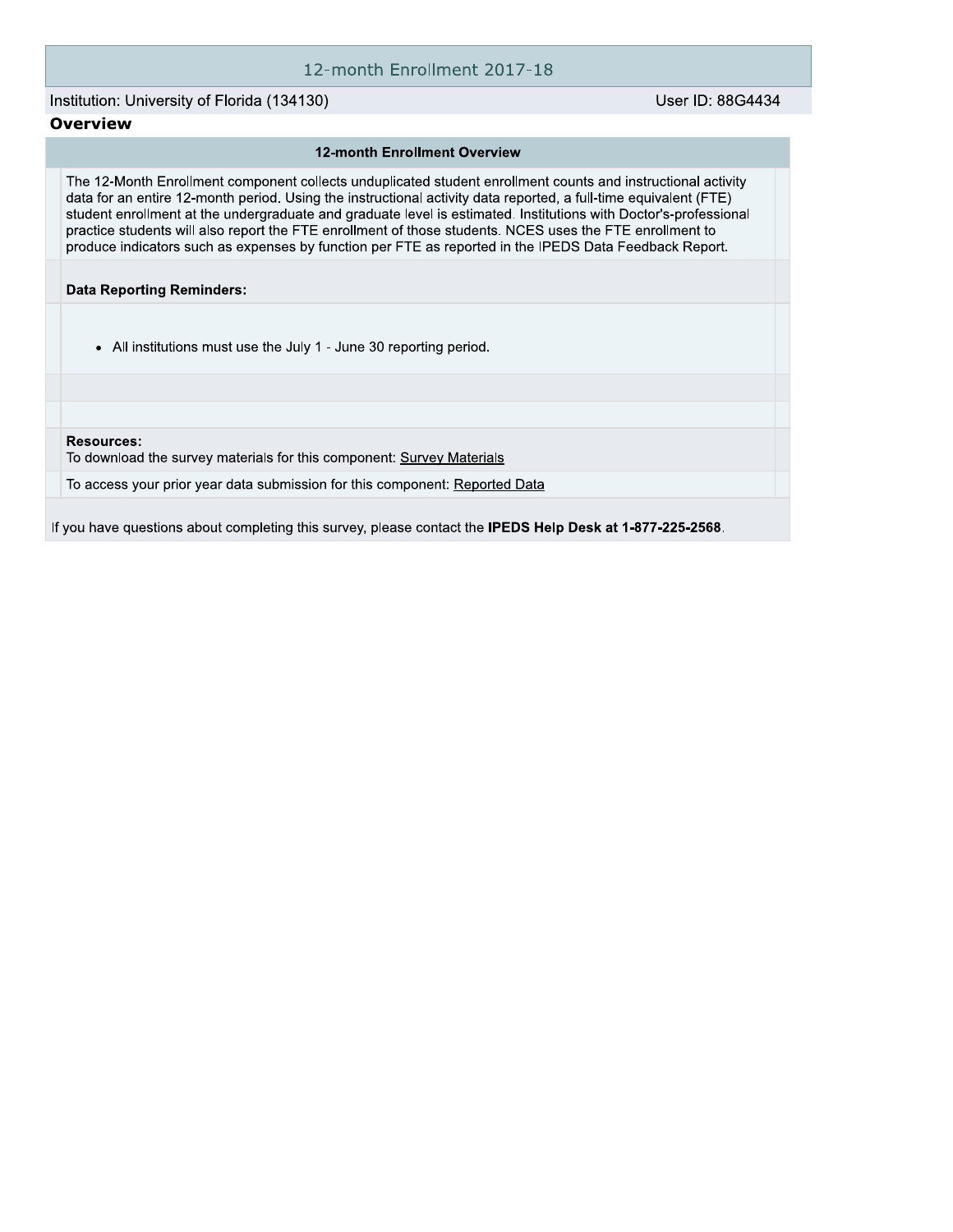# **Undergraduate Instructional Activity Type**

Undergraduate instructional activity data in Part B may be reported in units of contact hours or credit hours. Which instructional activity units will you use to report undergraduate instructional activity?

Please note that any graduate level instructional activity must be reported in credit hours.

|                                                                                    | Contact hours                                                                                                              |  |  |  |  |  |
|------------------------------------------------------------------------------------|----------------------------------------------------------------------------------------------------------------------------|--|--|--|--|--|
| ⊙                                                                                  | Credit hours                                                                                                               |  |  |  |  |  |
| O                                                                                  | Both contact and credit hours (some undergraduate programs measured in contact hours and some<br>measured in credit hours) |  |  |  |  |  |
| You may use the space below to provide context for the data you've reported above. |                                                                                                                            |  |  |  |  |  |
|                                                                                    | ▲                                                                                                                          |  |  |  |  |  |
|                                                                                    |                                                                                                                            |  |  |  |  |  |
|                                                                                    | $\overline{\phantom{a}}$                                                                                                   |  |  |  |  |  |
|                                                                                    |                                                                                                                            |  |  |  |  |  |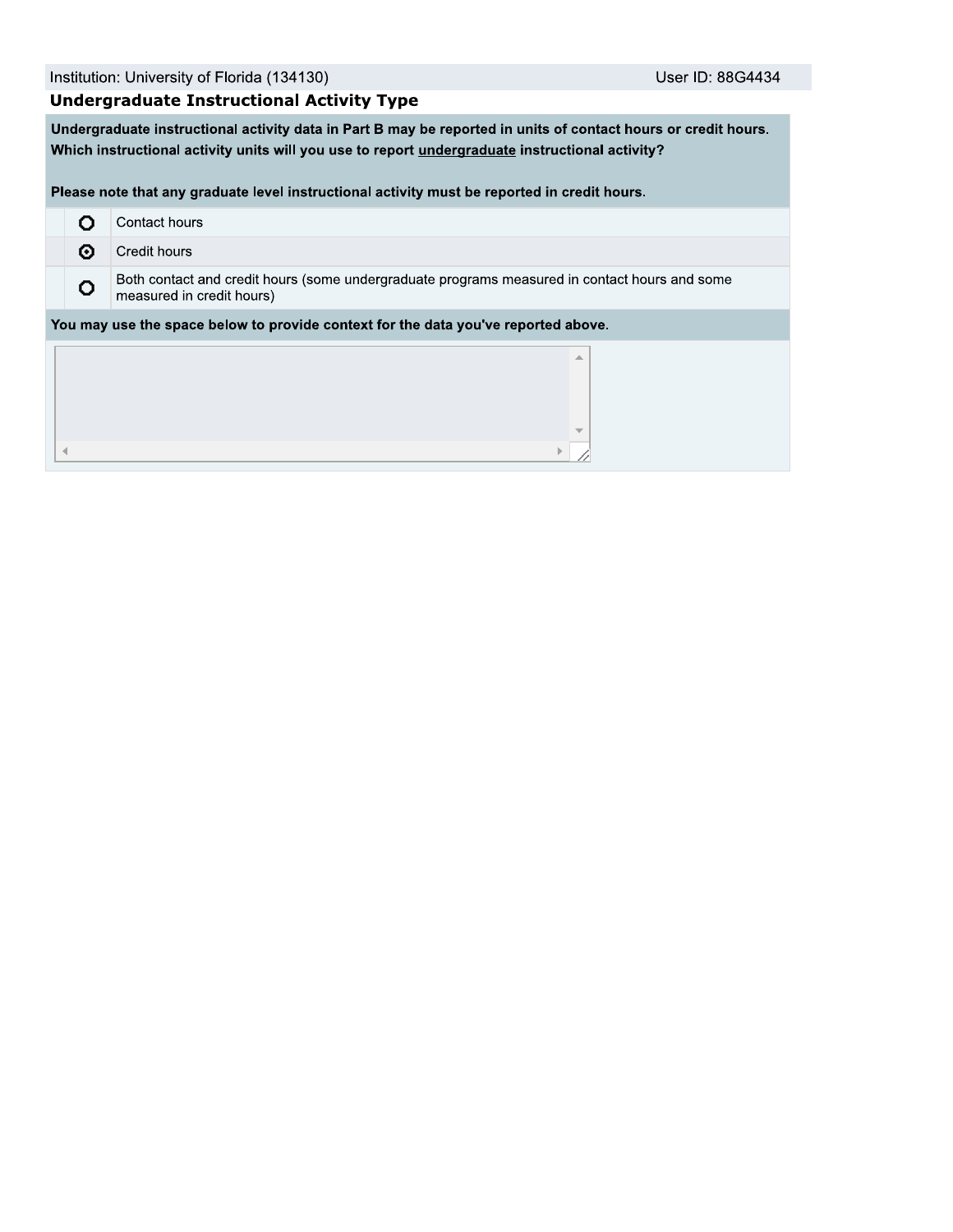### **Part A - Unduplicated Count**

# 12-month Unduplicated Count by Race/Ethnicity and Gender

July 1, 2016 - June 30, 2017

**Reporting Reminders:** 

- Report Hispanic/Latino individuals of any race as Hispanic/Latino
- Report race for non-Hispanic/Latino individuals only
- Even though Teacher Preparation certificate programs may require a bachelor's degree for admission, they are considered subbaccalaureate undergraduate programs, and students in these programs are undergraduate students.

**Graduate Student Reporting Reminder:** 

. Report all postbaccalaureate degree and certificate students as graduate students, including any doctor'sprofessional practice students (formerly first-professional)

| Men                                       |                           |                      |
|-------------------------------------------|---------------------------|----------------------|
| Students enrolled for credit              | Undergraduate<br>students | Graduate<br>students |
| Nonresident alien                         | 425                       | 2,967                |
| Hispanic/Latino                           | 3,513                     | 878                  |
| American Indian or Alaska Native          | 30                        | 36                   |
| Asian                                     | 1,445                     | 554                  |
| <b>Black or African American</b>          | 872                       | 429                  |
| Native Hawaiian or Other Pacific Islander | 79                        | 16                   |
| <b>White</b>                              | 9,533                     | 4,530                |
| Two or more races                         | 489                       | 100                  |
| Race and ethnicity unknown                | 570                       | 374                  |
| <b>Total men</b>                          | 16,956                    | 9,884                |
| Total men prior year                      | 16,559                    | 9,700                |
|                                           |                           |                      |
| <b>Women</b>                              |                           |                      |
| Students enrolled for credit              | Undergraduate<br>students | Graduate<br>students |
|                                           |                           |                      |

| Nonresident alien                         | 474   | 2,001 |
|-------------------------------------------|-------|-------|
| Hispanic/Latino                           | 4,503 | 1,251 |
| American Indian or Alaska Native          | 48    | 35    |
| Asian                                     | 1,582 | 701   |
| <b>Black or African American</b>          | 1,540 | 745   |
| Native Hawaiian or Other Pacific Islander | 128   | 47    |
| White                                     |       |       |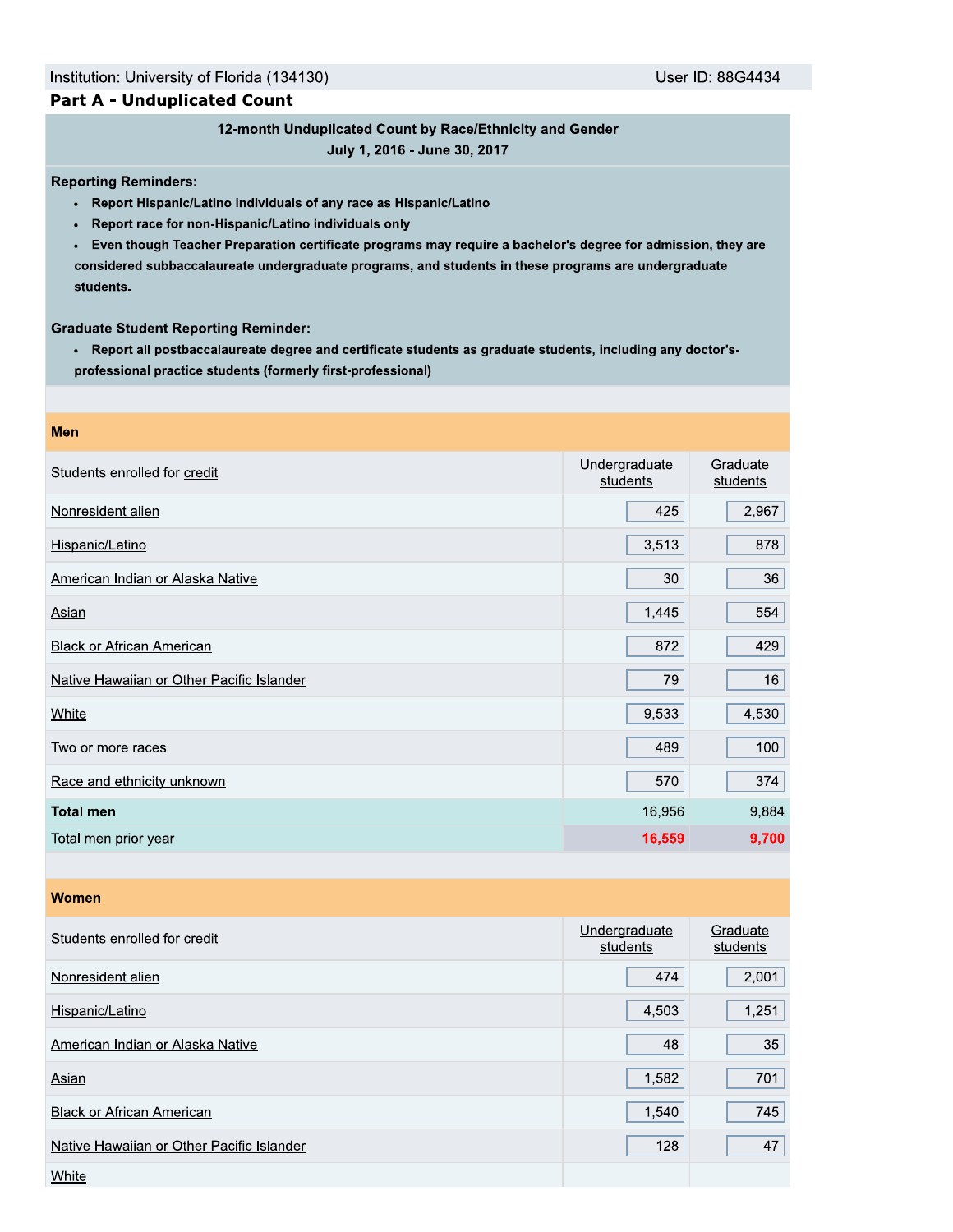|                                                                                                                                                | 11,314 | 5,923  |
|------------------------------------------------------------------------------------------------------------------------------------------------|--------|--------|
| Two or more races                                                                                                                              | 682    | 165    |
| Race and ethnicity unknown                                                                                                                     | 624    | 390    |
| <b>Total women</b>                                                                                                                             | 20,895 | 11,258 |
| Total women prior year                                                                                                                         | 20,144 | 10,974 |
|                                                                                                                                                |        |        |
| <b>Grand total (2016-17)</b>                                                                                                                   | 37,851 | 21,142 |
| Prior year data:                                                                                                                               |        |        |
| Unduplicated headcount (2015-16)                                                                                                               | 36,703 | 20,674 |
| 12<br>Total enrollment Fall 2016<br>NOTE: Grand total (2016-17) calculated above is expected to be greater than<br>Total enrollment Fall 2016. | 34,554 | 17,813 |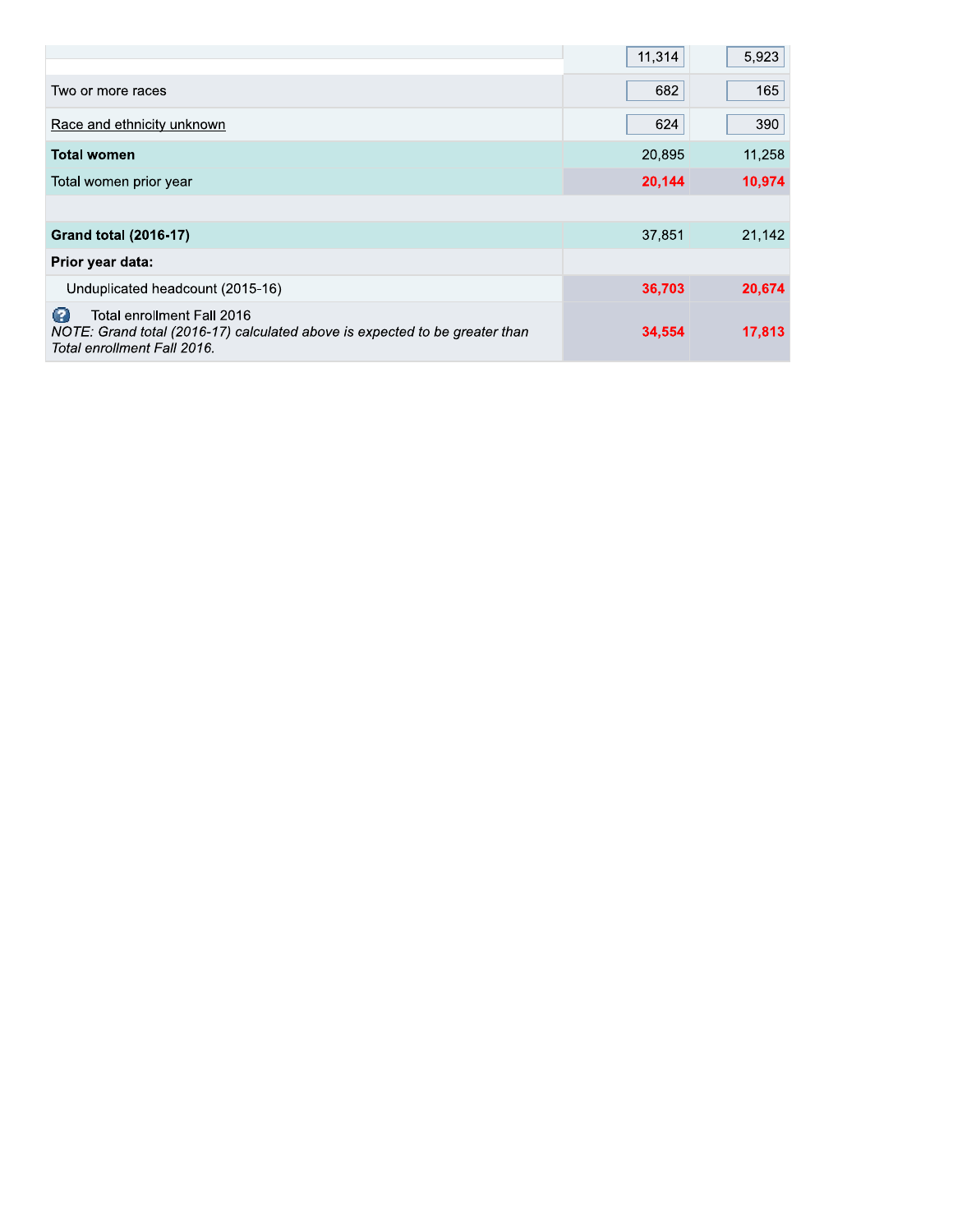User ID: 88G4434

12-month Instructional Activity July 1, 2016 - June 30, 2017

**Instructional Activity Reporting Reminder:** 

- . Instructional activity is used to calculate an IPEDS FTE based on the institution's reported calendar system.
- Graduate credit hour activity should not include any doctor's-professional practice activity, the total of those  $\bullet$ students' FTE is entered separately instead.

**FTE Reporting Reminder:** 

. Institutions need not report their own calculations of undergraduate or graduate FTE unless IPEDS FTE calculations would be misleading for comparison purposes among all IPEDS reporting institutions.

|                                                                                                                                                                                                                                                                                                                                                                        |                                  |                                     | 2016-17 total<br>activity | Prior<br>year<br>data     |  |  |
|------------------------------------------------------------------------------------------------------------------------------------------------------------------------------------------------------------------------------------------------------------------------------------------------------------------------------------------------------------------------|----------------------------------|-------------------------------------|---------------------------|---------------------------|--|--|
| <b>Instructional Activity</b>                                                                                                                                                                                                                                                                                                                                          |                                  |                                     |                           |                           |  |  |
| Undergraduate level:                                                                                                                                                                                                                                                                                                                                                   |                                  |                                     |                           |                           |  |  |
| Credit hour activity                                                                                                                                                                                                                                                                                                                                                   |                                  | 994,209                             | 969,038                   |                           |  |  |
| <b>Graduate level:</b>                                                                                                                                                                                                                                                                                                                                                 |                                  |                                     |                           |                           |  |  |
| Credit hour activity<br>(Do not include doctor's-professional practice instructional activity here; the total FTE of<br>those students should be entered separately below)                                                                                                                                                                                             |                                  | 278,749                             | 271,813                   |                           |  |  |
| <b>Full-Time Equivalent (FTE) of Students</b>                                                                                                                                                                                                                                                                                                                          |                                  |                                     |                           |                           |  |  |
| Doctor's-professional practice level:                                                                                                                                                                                                                                                                                                                                  |                                  |                                     |                           |                           |  |  |
| Doctor's-professional practice FTE student estimate                                                                                                                                                                                                                                                                                                                    |                                  |                                     | 3.989                     | 3,972                     |  |  |
|                                                                                                                                                                                                                                                                                                                                                                        |                                  |                                     |                           |                           |  |  |
| Calendar system (as reported on the prior year IC Header survey component):                                                                                                                                                                                                                                                                                            |                                  |                                     |                           | <b>Semester</b>           |  |  |
|                                                                                                                                                                                                                                                                                                                                                                        |                                  |                                     |                           |                           |  |  |
| If the IPEDS calculated FTE estimates below are not reasonable, AND you have reported the correct instructional<br>activity hours above, enter your best FTE estimate in the "Institution reported FTE" column below and save the page.<br>This option should be used ONLY if the calculated estimate is not reasonable for your institution and IPEDS<br>comparisons. |                                  |                                     |                           |                           |  |  |
|                                                                                                                                                                                                                                                                                                                                                                        |                                  |                                     |                           |                           |  |  |
| Please provide your best estimate of undergraduate and graduate FTE for the 12-month reporting period only if the<br>calculated FTE estimate below is not reasonable for IPEDS comparison purposes:                                                                                                                                                                    |                                  |                                     |                           |                           |  |  |
|                                                                                                                                                                                                                                                                                                                                                                        | <b>Calculated FTE</b><br>2016-17 | Institution reported<br>FTE 2016-17 |                           | Prior year FTE<br>2015-16 |  |  |
| Undergraduate student FTE                                                                                                                                                                                                                                                                                                                                              | 33,140                           |                                     | 33,140                    | 32,301                    |  |  |
| <b>Graduate student FTE</b><br>(excluding doctor's-professional practice student FTE)                                                                                                                                                                                                                                                                                  | 11,615                           |                                     | 11,615                    | 11,326                    |  |  |
| Doctor's-professional practice student FTE                                                                                                                                                                                                                                                                                                                             |                                  |                                     | 3,989                     | 3,972                     |  |  |
| Total FTE student enrollment                                                                                                                                                                                                                                                                                                                                           |                                  |                                     | 48,744                    | 47,599                    |  |  |
|                                                                                                                                                                                                                                                                                                                                                                        |                                  |                                     |                           |                           |  |  |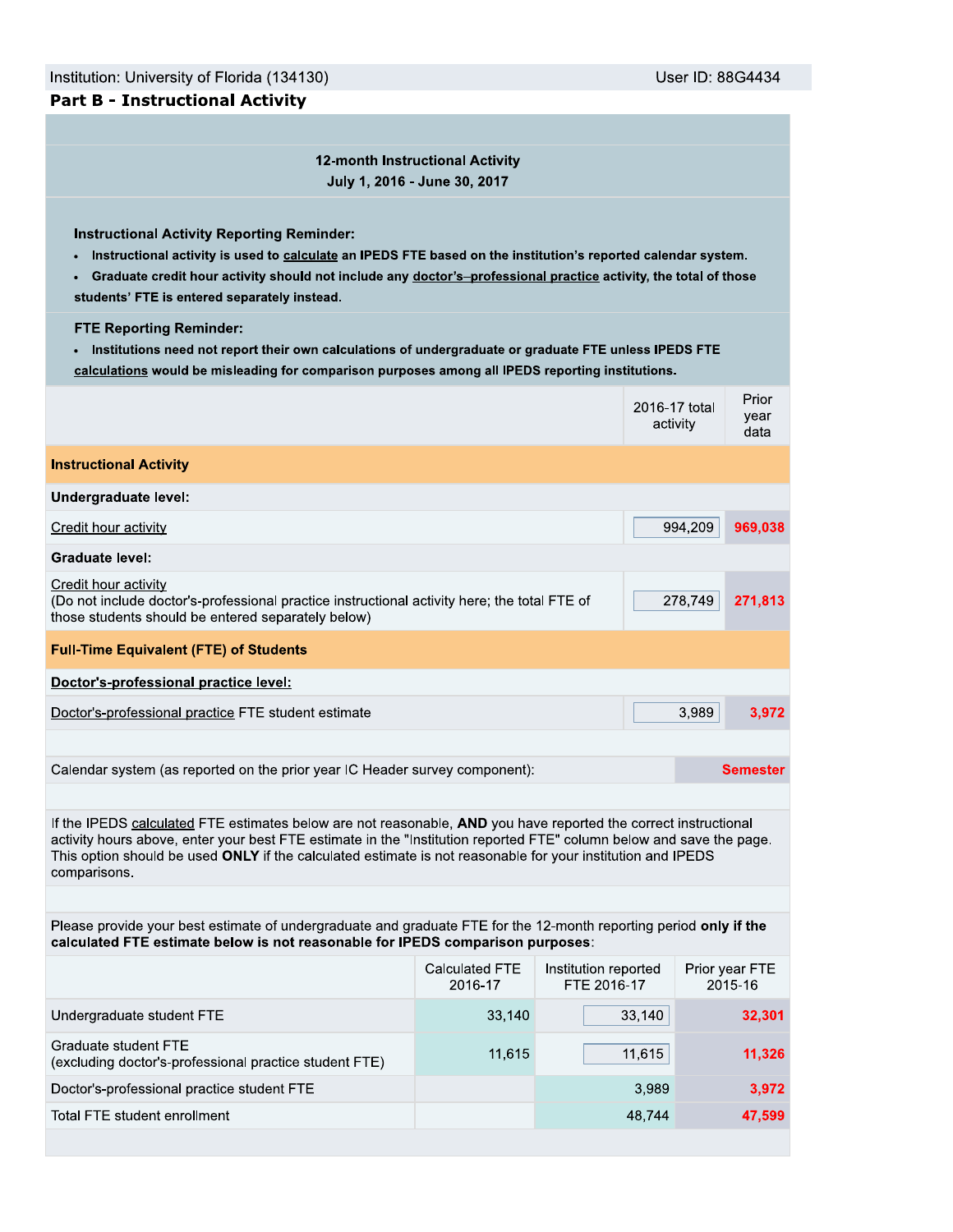### Prepared by

Institution: University of Florida<br> **Prepared by**<br>
The name of the preparer is being<br>
there are questions concerning the<br>
The time it took to prepare this core<br>
reporting burden associated with I<br>
query and search data sou Us<br>
can follow up with the appropriate person in the<br>
ir will be copied on all email correspondence to<br>
ected so that we can continue to improve our<br>
ie in your estimate the time it took for you to re<br>
ie component, and su ent is being collected so that we can continu<br>reporting burden associated with IPEDS. Please include in your estimate the time it took for you to review instructions, query and search data sources, complete and review the component, and submit the data through the Data Collectior

| Institution: University of Florida (134130) |                                                                                                                                                                                                                                                                       |                                                                                |                             |                      |       | User ID: 88G4434                                                                                                                                                                                                                                                                                                                                                      |  |
|---------------------------------------------|-----------------------------------------------------------------------------------------------------------------------------------------------------------------------------------------------------------------------------------------------------------------------|--------------------------------------------------------------------------------|-----------------------------|----------------------|-------|-----------------------------------------------------------------------------------------------------------------------------------------------------------------------------------------------------------------------------------------------------------------------------------------------------------------------------------------------------------------------|--|
| <b>Prepared by</b>                          |                                                                                                                                                                                                                                                                       |                                                                                |                             |                      |       |                                                                                                                                                                                                                                                                                                                                                                       |  |
|                                             | The name of the preparer is being collected so that we can follow up with the appropriate person in the event that                                                                                                                                                    |                                                                                |                             |                      |       | there are questions concerning the data. The Keyholder will be copied on all email correspondence to other preparers.                                                                                                                                                                                                                                                 |  |
| System.                                     |                                                                                                                                                                                                                                                                       |                                                                                |                             |                      |       | The time it took to prepare this component is being collected so that we can continue to improve our estimate of the<br>reporting burden associated with IPEDS. Please include in your estimate the time it took for you to review instructions,<br>query and search data sources, complete and review the component, and submit the data through the Data Collection |  |
|                                             | Thank you for your assistance.                                                                                                                                                                                                                                        |                                                                                |                             |                      |       |                                                                                                                                                                                                                                                                                                                                                                       |  |
|                                             | This survey component was prepared by:                                                                                                                                                                                                                                |                                                                                |                             |                      |       |                                                                                                                                                                                                                                                                                                                                                                       |  |
| ⊙                                           | Keyholder                                                                                                                                                                                                                                                             | O                                                                              | <b>SFA Contact</b>          |                      | Ο     | <b>HR Contact</b>                                                                                                                                                                                                                                                                                                                                                     |  |
| Ο                                           | <b>Finance Contact</b>                                                                                                                                                                                                                                                | o                                                                              | Academic Library<br>Contact |                      | О     | Other                                                                                                                                                                                                                                                                                                                                                                 |  |
| Name:                                       | Cathy Lebo                                                                                                                                                                                                                                                            |                                                                                |                             |                      |       |                                                                                                                                                                                                                                                                                                                                                                       |  |
| Email:                                      | clebo@aa.ufl.edu                                                                                                                                                                                                                                                      |                                                                                |                             |                      |       |                                                                                                                                                                                                                                                                                                                                                                       |  |
|                                             |                                                                                                                                                                                                                                                                       |                                                                                |                             |                      |       |                                                                                                                                                                                                                                                                                                                                                                       |  |
| 2.00                                        | Number of Staff (including yourself)<br>How many hours did you and others from your institution only spend on each of the steps below when<br>responding to this survey component?<br>Exclude the hours spent collecting data for state and other reporting purposes. |                                                                                |                             |                      |       | How many staff from your institution only were involved in the data collection and reporting process of this                                                                                                                                                                                                                                                          |  |
| <b>Staff</b><br>member                      | <b>Collecting Data</b><br><b>Needed</b>                                                                                                                                                                                                                               | <b>Revising Data to</b><br><b>Match</b><br><b>IPEDS</b><br><b>Requirements</b> |                             | <b>Entering Data</b> |       | <b>Revising and Locking</b><br>Data                                                                                                                                                                                                                                                                                                                                   |  |
| survey component?<br><b>Your office</b>     | 3.00<br>hours                                                                                                                                                                                                                                                         |                                                                                | hours                       | 1.00                 | hours | hours                                                                                                                                                                                                                                                                                                                                                                 |  |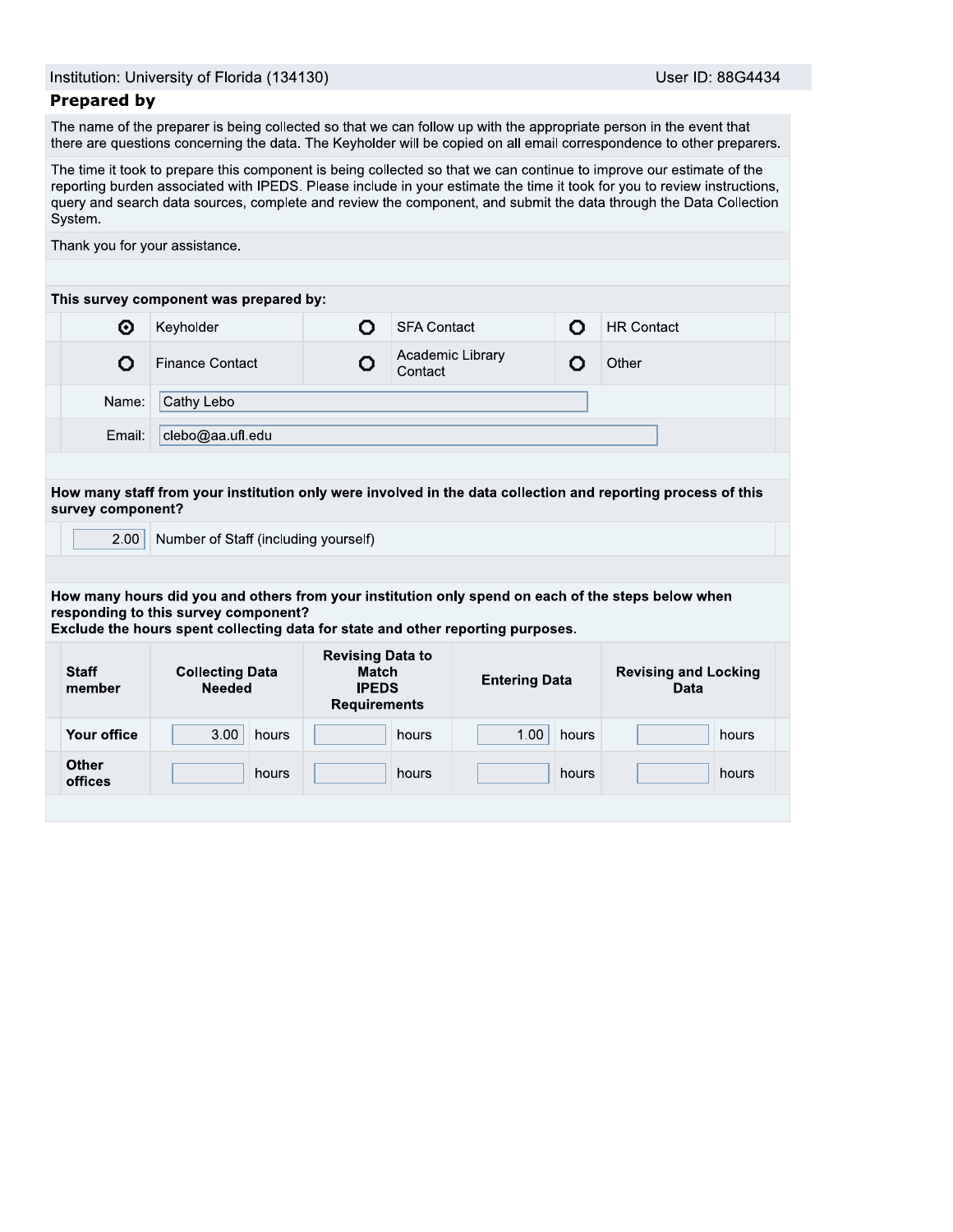### **Summary screen**

## **12-Month Enrollment Component Summary**

IPEDS collects important information regarding your institution. All data reported in IPEDS survey components become available in the IPEDS Data Center and appear as aggregated data in various Department of Education reports. Additionally, some of the reported data appears specifically for your institution through the College Navigator website and is included in your institution's Data Feedback Report (DFR). The purpose of this summary is to provide you an opportunity to view some of the data that, when accepted through the IPEDS quality control process, will appear on the College Navigator website and/or your DFR. College Navigator is updated approximately three months after the data collection period closes and Data Feedback Reports will be available through the Data Center and sent to your institution's CEO in November 2017.

Please review your data for accuracy. If you have questions about the data displayed below after reviewing the data reported on the survey screens, please contact the IPEDS Help Desk at: 1-877-225-2568 or ipedshelp@rti.org.

| 12-Month Unduplicated Headcount and Full-Time Equivalent Students |                                              |        |  |  |
|-------------------------------------------------------------------|----------------------------------------------|--------|--|--|
| Total 12-month unduplicated headcount                             |                                              |        |  |  |
|                                                                   | Undergraduate student unduplicated headcount | 37,851 |  |  |
|                                                                   | Graduate student unduplicated headcount      | 21,142 |  |  |
|                                                                   |                                              |        |  |  |
| Total 12-month full-time equivalent (FTE) student enrollment      |                                              |        |  |  |
|                                                                   | Undergraduate student FTE                    | 33,140 |  |  |
|                                                                   | Graduate student FTE                         | 11,615 |  |  |
|                                                                   | Doctor's-professional practice FTE           | 3,989  |  |  |